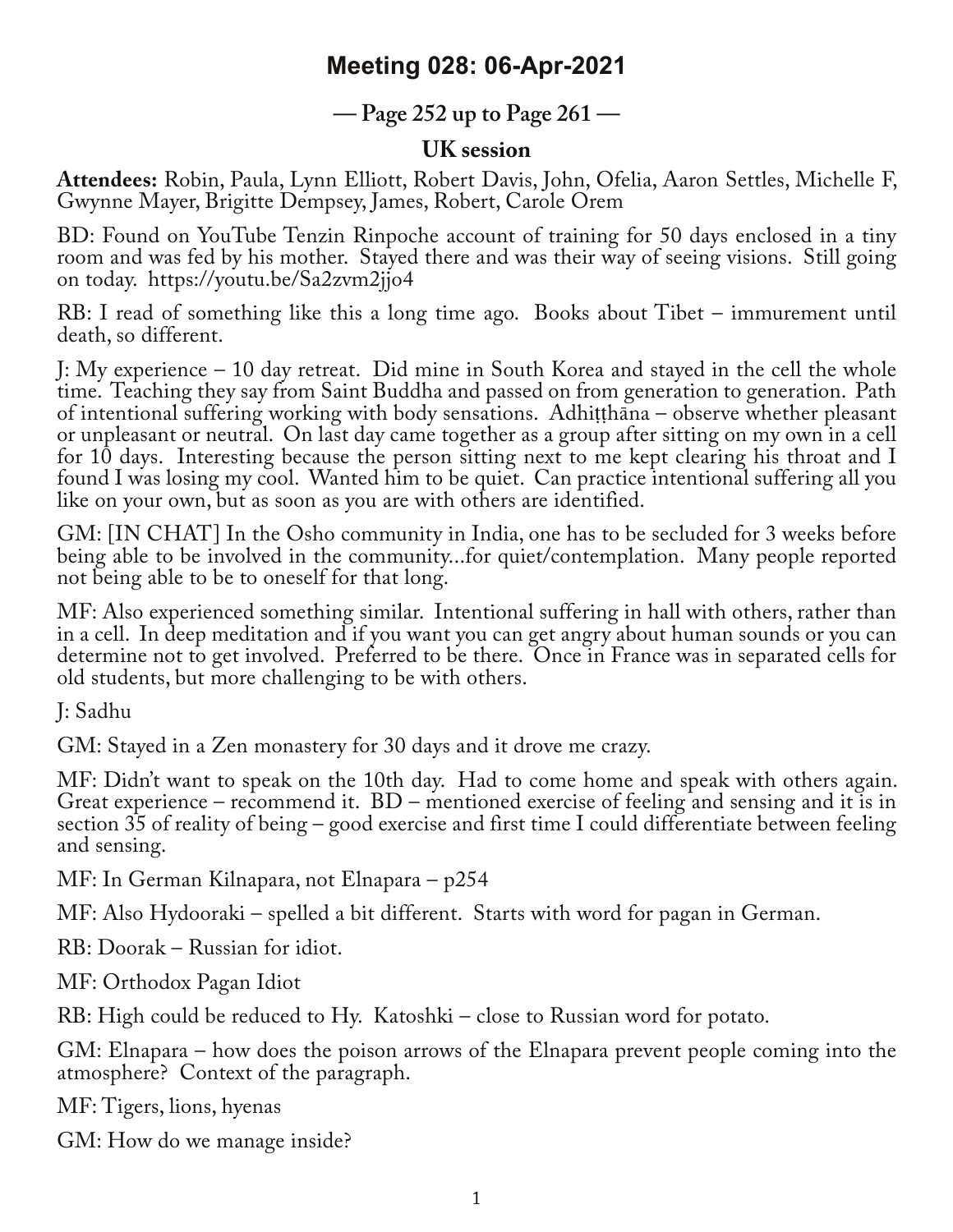BD: Elnapara – to be fragmented – etymology

RB: Kilnapara?

MF: Kil?

RB: Had to assemble a caravan because there was no possibility of joining one. In Sincratoorza there are lots of people coming there.

J: Moved in the work octave to where we are independent

GM: Have to live in world 96

BD: Some people in Gurdjieff groups become so strong that they become like automatons. Going into small room and isolating themselves.

RB: Like the idea of withdrawing into ourselves because we are in a Work group.

GM: Some of the groups have an exercise to observe their facial expression and I failed that.

RB: Wild beings?

GM: Even in the hierarchy of the wild beings there is inside of GM wild beings that take pri‐ ority over each other. Not quite the same in the wild – hyena will eat anything and wolf is choosy. If I look at the animals in me and see all of them working – one I cannot be is a sheep.

MF: I had a card in my office and it was written that in order to be a sheep you have to see the arses of sheep.

RB: What is a Chamianian Goat?

MF: Lion, hyena, tigers. Advice for G's daughter: 41 t-45 advice to transform pride to dignity. Lion … did not want to throw the poison arrows – had to transform the animals in you.

RB: Every animal represents an aspect of a human being in an emotional way. Dog – loyalty. Lion – pride, anger? Wild animals don't all attack at night. Lions in Africa hunt at night ... not going to make literal sense. My assumption is when he is talking about night, when we are mechanical and day when we are conscious.

J: Hungry, want first being food, mechanical. Us in our sleep. Taking energy, leaking. Eaten away by habits and mechanicalness.

GM: Self-tamers on p258? Emotional center – how this affects sex center as well – animal.

LE: Thought to do with religion – twisted like a pretzel to end up with people killing themselves in a small room. Priests chosen to twist original messages from Saint Buddha to something ... newsworthy event. Danger of no

BD: G lived with intensity – sex, food.

GM: Orthodoxhydooraki – trying to kill off, deny the orthodox – goes into what the kund‐ abuffer …

CO: If we are taming … thought we in the Work are to observe, not to squish and tame. Tame implies limitation and change and don't think that is what we are to do. More about noticing and choosing, not taming.

GM: Taming would be part of observation and awareness, not to squish or repress totally.

CO: Can see that. Like working with a puppy – taming – but can see what you are saying.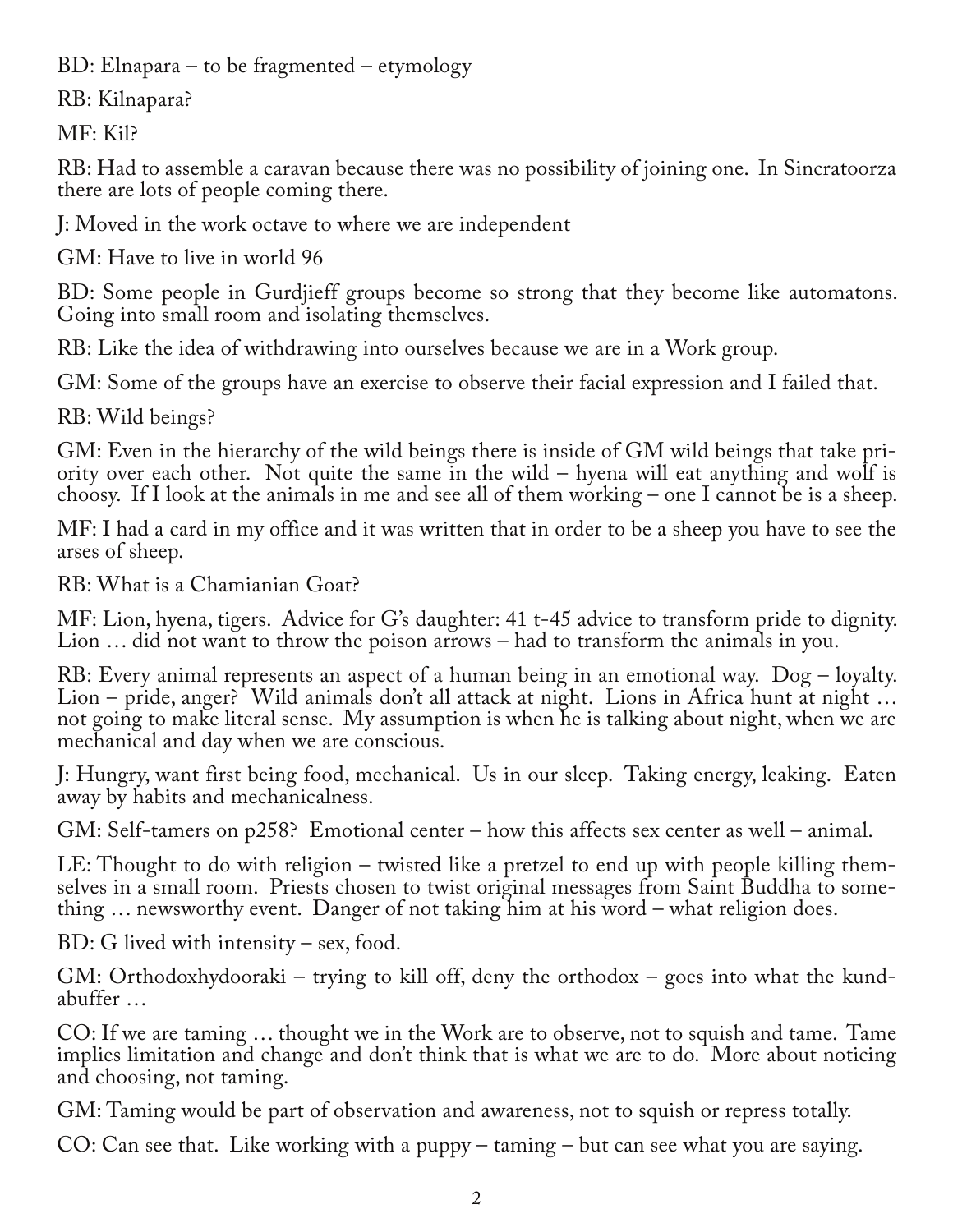GM: No longer jump on the furniture … have tamed GM – can be in a group of people without being a lion.

J: Taming vs sacrificing – different approach. Maybe still not correct, but different.

LE: Don't get the impression that he wants to tame people. Want to uncover who we truly are. Sometimes if you get to the point where you are uncovering your true essence – might not be good. Thought it was clear that this is not the way to go – religious dogma not a way to get to true meaning. Twisted version of it.

J: Connected with Mi in the Work octave. Realization of personal difficulties – evil inner god self-calming. Lots of personal difficulties to be realized.

GM: to get to our pure reason necessary to suffer all of these things. Struggling and get caught up in the mechanics of it.

LE: Lies – biggest self-calmer there is. Anger – dampened down in society and there is a place for it when there is a reason for it.

J: The goal when you are angry is just to recognise that there is anger, not to suppress. Separa‐ tion from that is what makes the difference. Not that identification.

GM: Not to do away with the anger – worked on not reacting to the anger. Where does that anger go? To determine difference from anger and rage. Rage comes from sex center and in‐ terferes with energetic. People will suppress rage and cover it over with anger.

LE: I was in a room and someone said to me "should you be in here?" and I said "no" and they said "get out". Because of the state I was in I could see he was right and it wasn't my place to be in that room at that moment. Can you receive that from that person at that moment?

RB: Recommendation of Buddha – tolerate unpleasant manifestations of others towards them. Opposite of that is inner-considering and self-tamers have organized themselves to inner con‐ sider. Don't literally lock themselves away – when in presence of others inner consider and make no contact with them.

GM: Buddha man no 5?

RB: Don't know that you can assign. Something written somewhere – legend passed down mouth to mouth: when he achieved enlightenment, Buddha didn't leave the round of life, hie stood in the doorway with a sad smile on his face. Anyone who can do that is man no 7.

GM: Arjuna – sitting on the butt of the horse facing the driver. Like Mary communicating straight to God in Catholic. Intermediary to God/Absolute.

RB: Same position as Archangel – man no 7. Being at level of Sun, inhabits World 12.

J: p253 3rd paragraph: Tibet symbolized by a state reached by remorse of conscience. RB men‐ tioned technique for Remorse of Conscience and what we can do to bring about Remorse of Conscience.

RB: Process Aieioiuoa proceeds in the Sun and is what makes the Sun shine? Realization of the Sun itself that I am not what I should be. Krentonalnian – talks about Krentonalnian revolutions of the Earth around the Sun – not about the wobble of the axis – means staggering and more indicative of the experience we have. In one moment we may get an amount of presence and have a divided attention and take in something and see it an a few moments later it is gone and back in our mechanism. Needs to be hydrogen 12 in the process of the impressions. Supply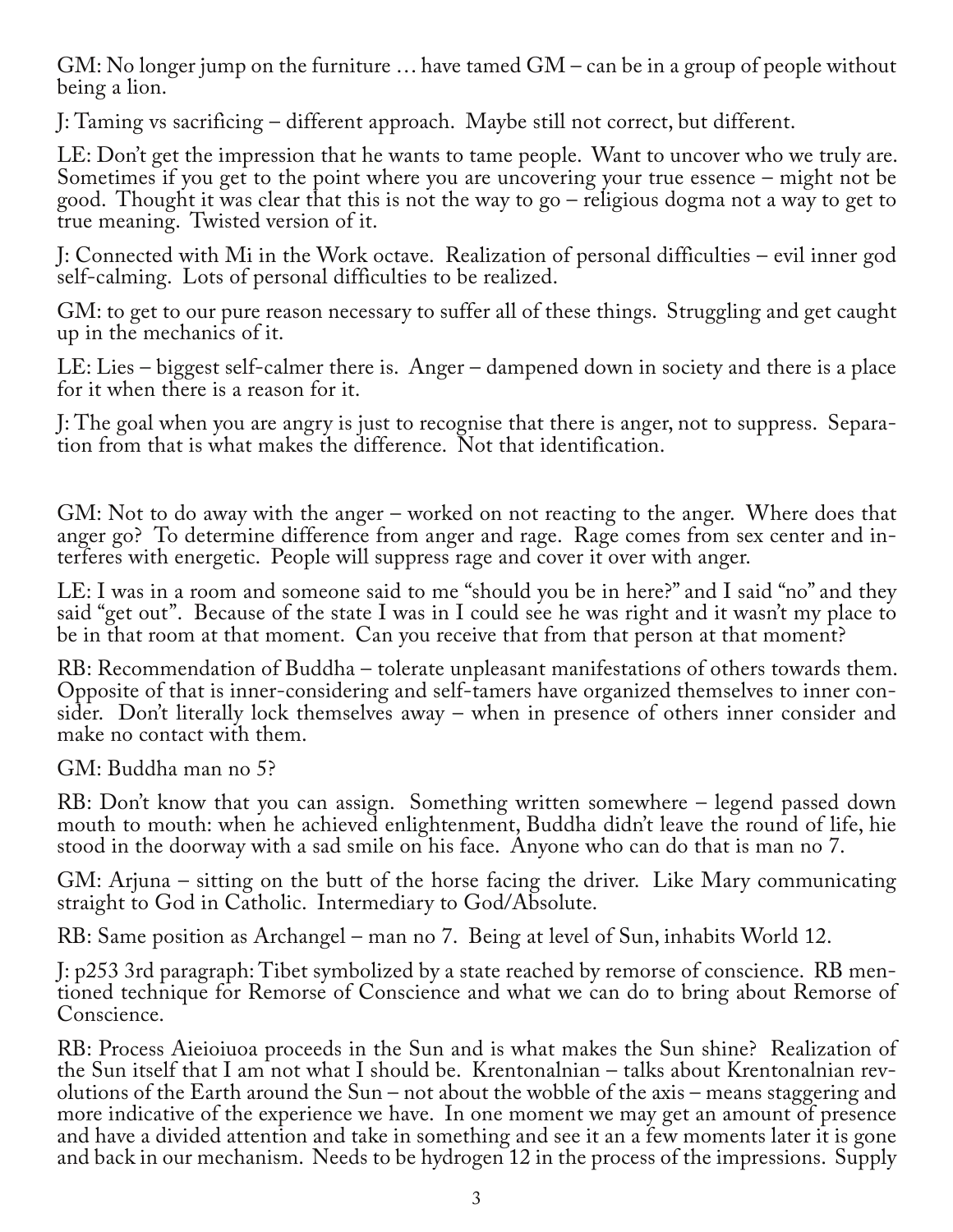runs out very quickly indeed and then is a very rare event when present/self-remembering for a long time. In order to have that supply of H12 have to connect directly to the great accumu‐ lator. If you are doing an exercise like have to remember yourself when you say the word 'me', will get something immediately, you will get from small accumulators. Small accumulators have to be there because you need to be strongly emotionally at times. Force of denying the emo‐ tional center has and can have with a higher energy – righteous wrath? Doesn't mean you are going to handle correctly has to be H12 there for it to be possible. If you are driving in traffic and get angry, not possible without H12. Can't have lots of moments of presence because don't have connection to great accumulator. Krentonalnian.

J: When that little bit of presence comes, under law of orbiting and moved back up to a note La or Si and then down towards Fa.

RB: Can look at it that way. If you try to be mathematical .. no point in looking for it. Trying to gather these moments of presence and crystalise more energy in our kesdjan body. Look at it as a mathematical problem – hopeless – because you don't know when the associations arose at that time – only afterwards. Pattern – map of our impressions – not available to us. Change mechanism to ones that don't lead downwards.

J: Taking a mechanism that you have noticed that causes you to be mechanical and to remind you to have a new attitude. As soon as that dog appears you will have a slight moment of choice.

RB: All know the idea of active mentation? Some event occurs and there is a strong emotional reaction in me and try and wok out which side of the line that is. Somebody said something because of their lack of whatever, in which case only proper response is compassion (if they insulted you). Or alternatively you are noticing something about yourself – when somebody does that I am insulted and the fault is mine and I am grateful that I can now see this fault and can dal with it in a more productive way. One of the mechanisms to try to replace unhelpful mechanisms – possibility of raising … either compassion or remorse.

GM: Have remorse of conscience and compassion working together. I have had to really have remorse of conscience. In Gurdjieff work it is a constant flow in/out – constant energetic to be aware that I am eating now and I can also be in a group that I consider to be part of developing my higher centers. Constant dance that we do of connecting our caravan – connecting all of the parts.

RB: Very good. When you have spent a lot of time in the work have to ask what the difficulties I keep bumping into. Myth people believe in when they become the hero or somebody rescues them. The myth that people don't adopt mostly is that you have to eat the elephant bite by bite – small steps. Even though there are examples of receiving a powerful idea – may only be able to use it in a small way. Up against – like the hydra – chop off a head and it grows another 2. That is the kind of effort.

GM: Jungian trained, so took offence when Jung didn't accept working with Maurice Nicoll. Didn't really deny it – G broke down all the information and through Nicoll that Jung didn't break down. Same phenomena with Jungian group – serious faces. Nicoll then went to work with Ouspensky. In a group like this get mesmerized by RB brainiac stuff and get taken by it and lose sight of my other centers. How does this happen? With Archangels – have to read more about them. Observing myself even in this group, one center will overtake the other and I am observing and expressing it.

RB: Sorry about my intellect. If I could make the contribution without it sounding intellectual I would. Have to resonate with the emotional part – more important than the intellect. Advantage in using intellectual center that has been trained, but the emotional side is important.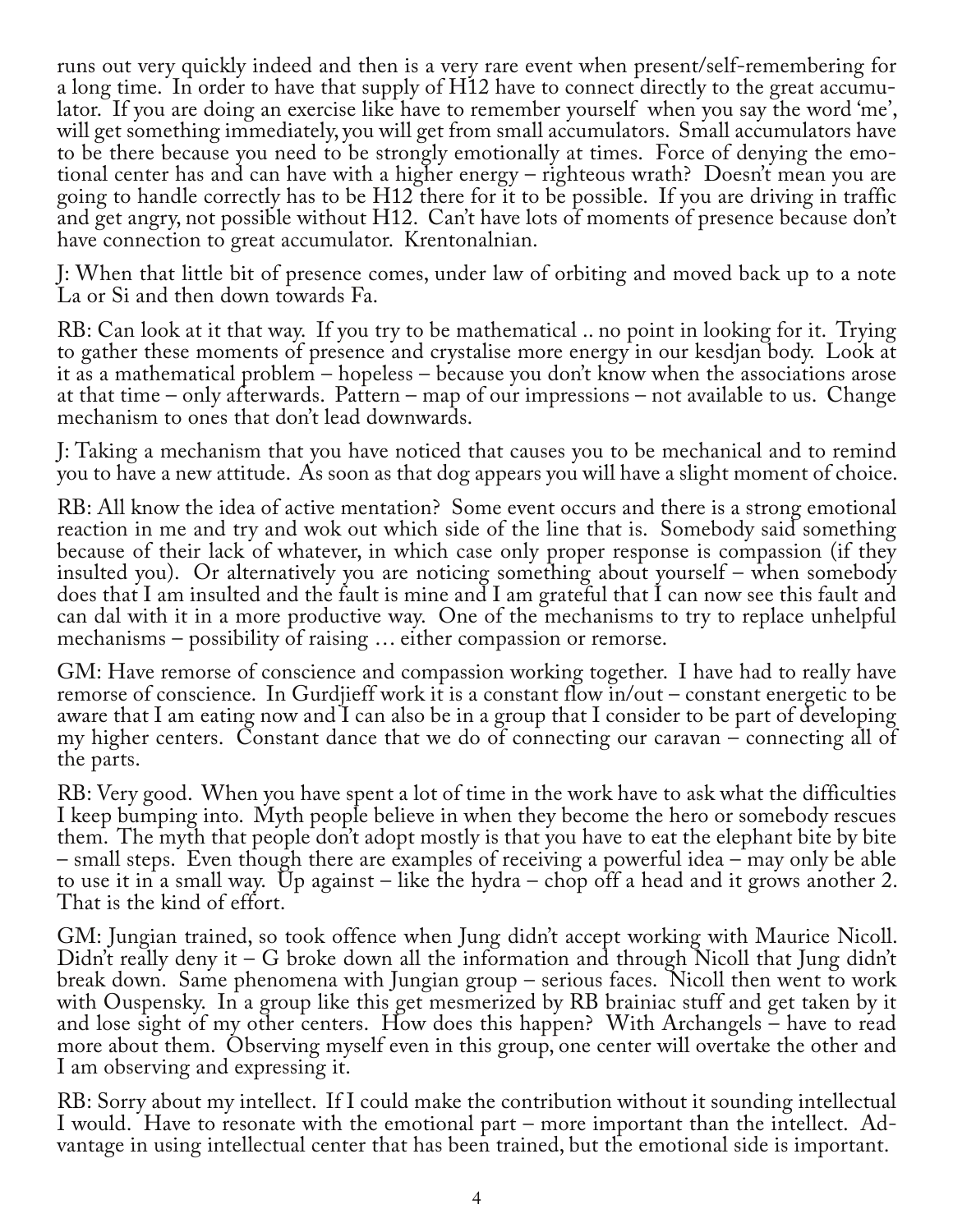J: p253 and about this special function I shall later explain to you in detail.

… apprehendingness and grasping up to the ideal (p254)

GM: By day or by night?

J: By night I think.

GM: Working with younger people in groups and don't want to take away G's work and words. Delicate balance – people need to have own experience. Even some of the disciples of Gurdjieff – Dushka – can see where she didn't get some of the deeper meanings, whereas Fritz Peters got to the depths because he was with him all the time. Can't dismiss as 'they are representing Gurdjieff ' have to go back to the original. Ponder/contemplate.

RB: Things that Orage said – are wrong and I know they are wrong. Also some of the work of Willem Nyland - some of that is wrong as well. This is in terms of structure is not correct. So the question that haunted me – things that Ouspensky said that I think was wrong. Rodney Collin also. Did Gurdjieff say anything that was wrong? Always assumed that he didn't. Worth saying because each person has to have their own knowledge. M de Salzmann said: highest form of knowing is not knowing. As soon as you think you know something you are stuck. Have to be careful about how you preach any theory in the Work without … have to have a coherent picture … not to destroy what you have created. If your understanding was beyond even that of G, cannot pass to someone else. Just important in this that everyone knows this is an allegory and tries to feel the meaning as well as comprehend.

LE: He clearly said 'verify' and assume he didn't leave himself out. Someone said to me recently ' that's not what he said' and it was true. Have to be vigilant.

GM: Don't' think there is anything wrong in anything he said – wrongness in our understand‐ ing. Working with a 95 year old who was with Lord Pentland. He used to constantly say to me where did you get that? Huge group in Houston – they don't study The Tales, Meetings ... I had encouraged him – senile now – from more of a G PoV, because if you get Ouspensky-ized …

RB: If you take ISOM and add Ouspensky's meetings to it, you get a description of a system and the system that is described does not exist in The Tales ... but also is there - All and Everything. Don't have to be formatory about Ouspensky – just doing the best he can. Assume G has put everything he could in his writings.

J: Mr G was a work in progress. If we go back to his early talks. Azize's publication of early talks – 1922,23,24 – can see The Tales in genesis. Mr G in the evolution of the ideas maybe not clear and misinterpreting. Formatory Center – G made clear that the Formatory apparatus is not a center. Ouspensky ran with that and said it was mechanical part of intellectual center.<br>In some of the talks he was referring to Formatory Center again – not always consistent. Psycho-chemical p 341 connection … 5 pages and breaks down into multiple possibilities. Must have read multiple times and not sure if same as Tales p243.

GM: In reference to his writings and disavowing certain principles .. in Women of the Rope he would become very abrupt when they got things wrong. Reading Wartime meetings and Women of the Rope deepens understanding.

RB: Context of Gurdjieff – if you read early reports which is really what ISOM is – in St Pe-<br>tersburg. G was trying to recruit people interested in spiritual stuff and in Russia that meant Theosophists. New model of Objective Science and also in Tales, but much in ISOM and in<br>G's lectures. Can know for example that kundabuffer is a real phenomena and not just an allegorical idea. The problem with the early lectures – people listening knew nothing and had no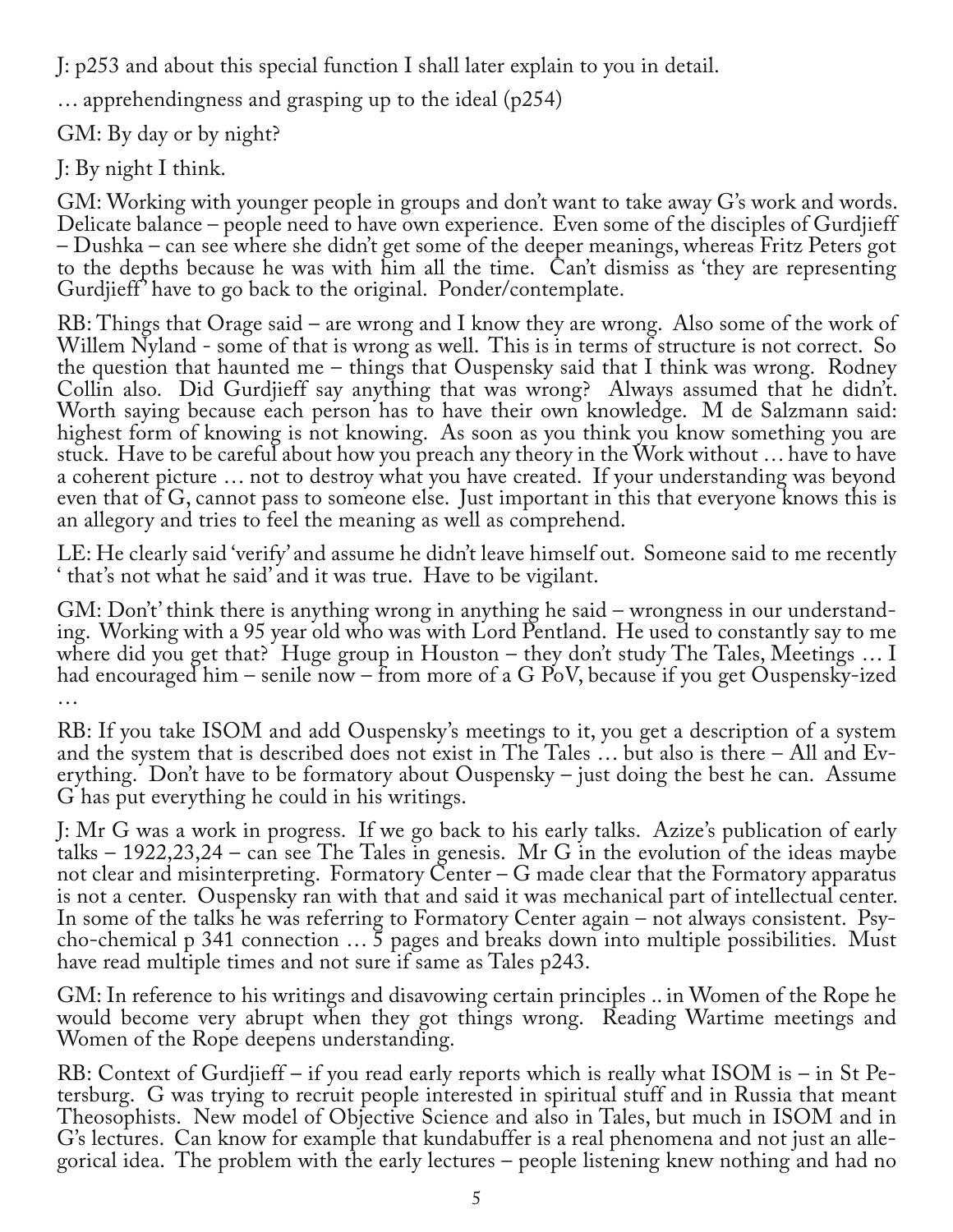other source of information. AT some point I decided to only read what G wrote and only go to others when necessary. What G's Hydrogens was about – updating ISOM.

RB: Objection of the women – understood that this was an emotional thing. Unpleasant manifestations of somebody else … don't lock yourself away.

LE: Reaction to reading about cells and monks – did feel nauseated. Heard of them before – felt physical reaction and women feeling emotional side right on.

## **US Session**

**Attendees:** Robin, Paula, James, Sandra Whitmore, Ronald Jones, Bobbie, Catalina, James O'Donnell, Anne Little, Stephen Frantz, Jeff Tripodi, John Amaral.

SW: This reading is horrific. One of the reasons – came to me as a clear picture of what is going on – feel like I am personality-driven – really dark terrible … seeking so hard for perfection, sacred being, to touch God, that you destroy yourself and the way it happens in this particular case, Beelzebub starts out alone, because Ahoon is his old self and the others are quadrupeds and bipeds – doesn't call him beings. Traveling through a wilderness with Elijah, Jesus, Moses, John and other prophets and they go through safely. Some of the people go into the desert for self-taming purposes. Read about immurement on Wikipedia – been around for long time and used for sacrifice and punishment. Self-sacrifice in search of the sacred would be what is happening in these particular … Anchorite Christians and Buddhists who practiced and also fairly common punishment, similar to crucifixion for thieves and unchaste women. Bury people in foundations of building to protect building. Edgar Allen Poe and Russian film maker who made film about self-burial of Armenian Prince – Suram Fortress legend can be viewed on YouTube. Fanaticism to the sacred … As a punishment – quotation by some who saw pillars in Persian dessert … heads projecting out until they died – immurement as a punishment. Also something I think is real today when we look at Jim Jones and … people, suicide … Sentinel boxes think of RB's womb – tomb to contemplate kundabuffer forever.

JT: Also made me think of Christ in the dessert. Wild beings – temptations of Christ.

SF: SW – theories about p260 – famous manipulation of what they call

SW: Psychologically – involved in martyrdom and suicidal manipulation. Hail bop people – lie down and die thinking they will reach the sacred. Call themselves self-tamers to try to get rid of effects of kundabuffer mostly through emotions and thoughts. Sitting in box killing body, thinking and feeling.

C: The way I am reading this warning against wrong work of centers. All happens because of wiseacring and not listening to the outcry of wives – who say there is something wrong. See in myself sometimes trying to come to a feeling of myself and discovering later that it is coming from intellectual effort. Judgement and frustration with my own work. Crazy – immuring yourself and denying human nature and denying yourself and working emotions from that per‐ spective. Risk … discipline shows strong aim and should always be questioning to keep safe from this type of behaviour. Found myself being tough because I think I know what I am and need.

RJ: Also took it as wrong work of centers. Different from SW – not religious fanatic … physical center being manipulated against other centers – fakirism – self-calming. Taken care of, some‐ one feeds every day, not impressions coming in. Dark parable, but see as fakirism, physical cen‐ ter and doing away with emotions and intellect.

RB: Voice of wives interesting. If intellectual side of you has a particular idea and the emotional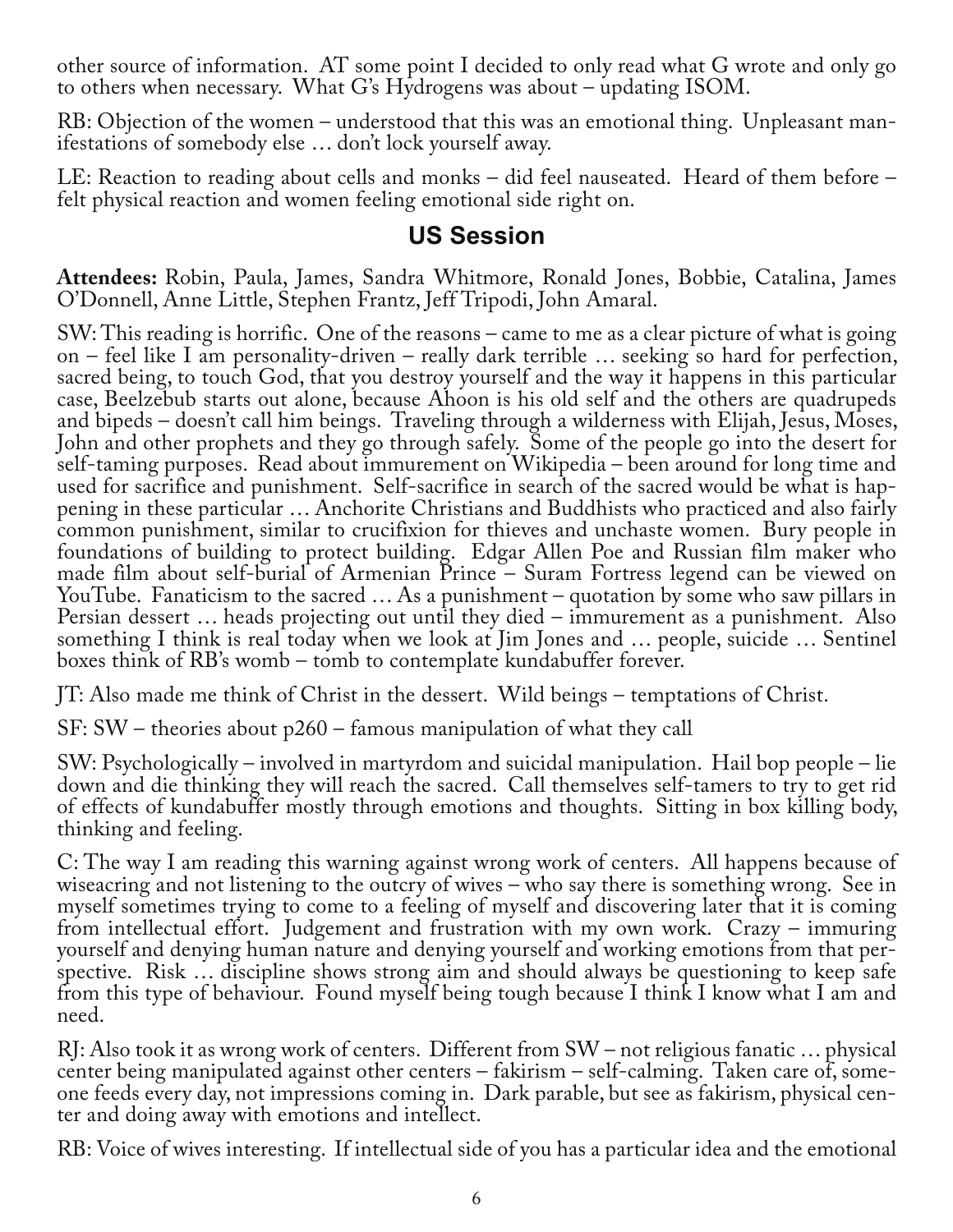side doesn't agree there is something wrong. Always the case if the two are at odds with each other. In The Tales when a female is mentioned almost always emotional side or essence. So this disagreement between them causes them to break into two sects. Orthodoxhydooraki and Katoshkihydooraki. Orthodox high idiots and potato high idiots. Mention of potato suggests vodka, which in turn suggests deadening of intellect.

RB: Go and stay for a night in this place and for some reason the monks of this monastery do not swagger – why?

JA: Heard something not sure was there – because of Saint Buddha they were free of the con‐ sequences of kundabuffer – part about the free seems opposite to other places.

BP: p258 "In their agreement it was included that they should exist in a certain way until their<br>final planetary destruction or, as they say, until their death, in order by this special form of existence to purify their, as they said, 'soul' of all the alien growths due to that organ Kundabuffer which, as Saint Buddha told them, their ancestors had, and, being freed from these consequences, thereby acquire the possibility, as the Divine Teacher Saint Buddha had said, of re-<br>blending with the All-embracing Holy Prana.

RB: Alien growths are very odd. Doesn't express anything related to kundabuffer like that any‐ where else. Very odd at the beginning as well – going to create caravan. Him and Ahoon. No caravan I can attach myself to, but people coming from Pearl-land all the time so why not catch the same train as them?

SW: It is the prophet going out into the wilderness and is alone when he does it. Keeps going rather than stop in sin city.

RB: Why taking all the animals with him?

JT: Animals part of his mind taking with him on the inner journey. Goats climb to high places in mountains. Not sure of some of the other animals.

J: Horses represent emotions. Necessity for group work – unexplored territory – need assis‐ tance. Speaks of semi-conscious work … also seems to be considering that we are very much lost if we try to proceed by ourselves. Need others all the time and this caravan he puts together. Where did Beelzebub get the money from to put the caravan together? Caravan – comes from Persian, originally Sanskrit – name of camel. Company of travelers through dessert or hostile region. Similar to this Work of ours – can be hostile and dangerous. The wild beings seem to be negative emotions.

RB: Doesn't make any sense… a number of wild animals hunt at night, but a number do not. My interpretation of day and night – consciousness and mechanical. Gives us semi-conscious position because a lot of our work involves efforts to become present. Being active force in the mind – required for actual consciousness. Useful emotional parts of yourself … doesn't mention dessert, rocky … from India to Tibet, would climb mountains, but doesn't say that.

SW: Later mentions mountains. Domesticated vs wild – those that are sacrificed – what we sacrifice to what we don't know.

RB: Does in Maralpleicie – animals being sacrificed are domesticated. Certain animals that have complete antipathy to human beings because we destroy because they might be dangerous. Uses this term Diurnity. Why? To distinguish between day and night. Krentonalnian – not moving in correct way. Ton – tone. Movement that we have – chaotic – between present and mechanical.

Aieioiuoa means remorse. The reason the sun shines. In contact with the Sun Absolute – be‐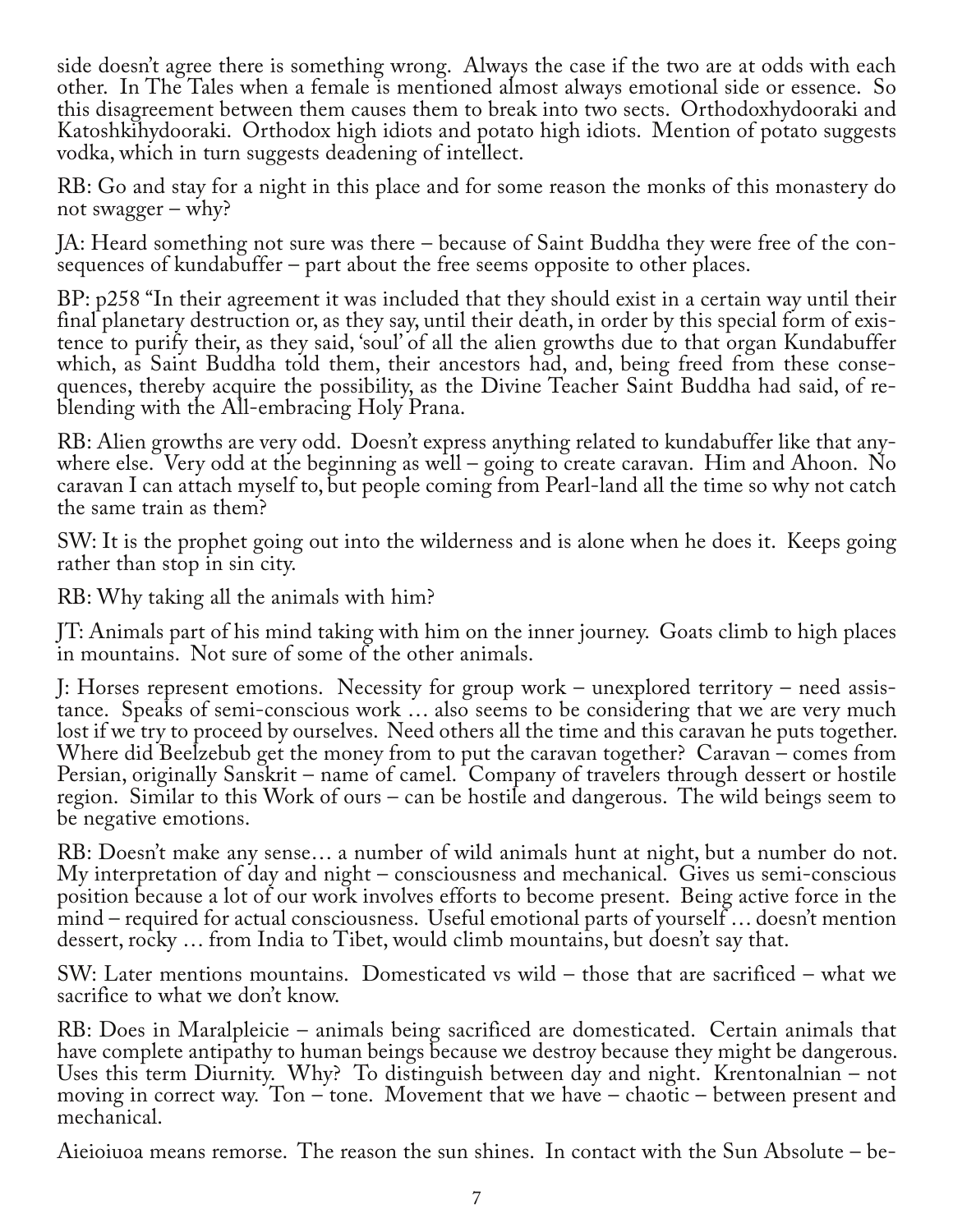cause of force from Sun Absolute that the Sun is created. Shine because the contact with the Absolute makes them realize that they are not what they should be. Related to the saint has a halo – manifestation of Aieioiuoa.

J: Goes back to Pythagoras and the octave. Names of the ancient Greek octave and was chanted in temples in ancient Greece. The word itself echoes in hallelujah. Stone found in a temple with these octaves and music written in it around 600BC.

RB: Series of mysteries in respect of use of languages of ancient times. Hebrew, Sanskrit, Greek. Inscriptions in Latin where they missed vowels out … copying Hebrew. No vowels in Hebrew – all consonants. Name for God YNWH – hidden knowledge of how to pronounce and we called later times Jehovah or Yahweh and we don't know. Think you are correct that G has selected the 7 Greek vowels to create the word. Meaning of something in the vowels. Form of Welsh poetry – White Goddess – first line and second line have same consonants and … form of poetry. Robert Graves created in Welsh. Consonants mirrored and vowels different and meaning comes from vowels.

C: About para on p261 – fanatic monks coming constantly to the walled monastery. In big numbers and a successful monastery that serious people wish to do. Reminder t see things externally by how many people a group can draw. Associated on chapter on genesis of moon – Moon and Anulios – and how we only see what we are told is there because nobody can see it. Can't see because of education – told what is there. Speaks to something that we will always see – law – attracted to a path that is followed by many or keeps attracting in numbers. In different parts of the book reminder of what is really an external form – exoteric – how we represent the right path.

RB: Terrible habit of human beings to believe … someone who is an authority is believed. Given in 80s as a question: what do you know for sure? Interesting depending on how you approach it. Something to be pondered – what do you know for sure and leads to what your are taking on trust. If you ask people how the Universe was created start talking about big bang and can't explain it – because nobody can. It is a made-up mathematical model and mathema‐ ticians can't agree. Talk about space around us when you talk to a physicist – space-time – dimension of time involved in space. Can't show you any. Bigger problem than you imagine in terms of things we have accepted. Infinity is an interesting mathematical concept and word nothing – can't show me any. Can show you one and two ... can't show you. Zero wasn't discovered … did not exist! According to G everything created by octaves and there is no zero and no infinity.

SW: Soul – can you show me soul? To purify their as they said, 'soul'… how to be understood.

RB: Blessed is he who has a soul … This image of the seed is important conceptually. One of the things we know about ourselves is that we were nothing more than a seed – single cell, fertilized egg that had potential. 20-30 trillion cells in your body now. Not counting symbiotes in your body. Nature produces way too many things for any given species. Guppy has 10K children, but odds are that only one gets to be a guppy. This is a model, in terms of the soul, we have a seed and trying to grow.

SW: Heard a lot of times and the way it is used here – believe they all have a soul or don't. Confusing.

JOD: In this context thinking soul is a contrast to what you said about immurement and the body. Part of their wiseacring – kundabuffer organ in body and destroy body to escape.

RB: In preceding pieces – declaration that Prana already have it – with soul attached. Would be logical for the people of Pearl-land to think they have a soul because they think they have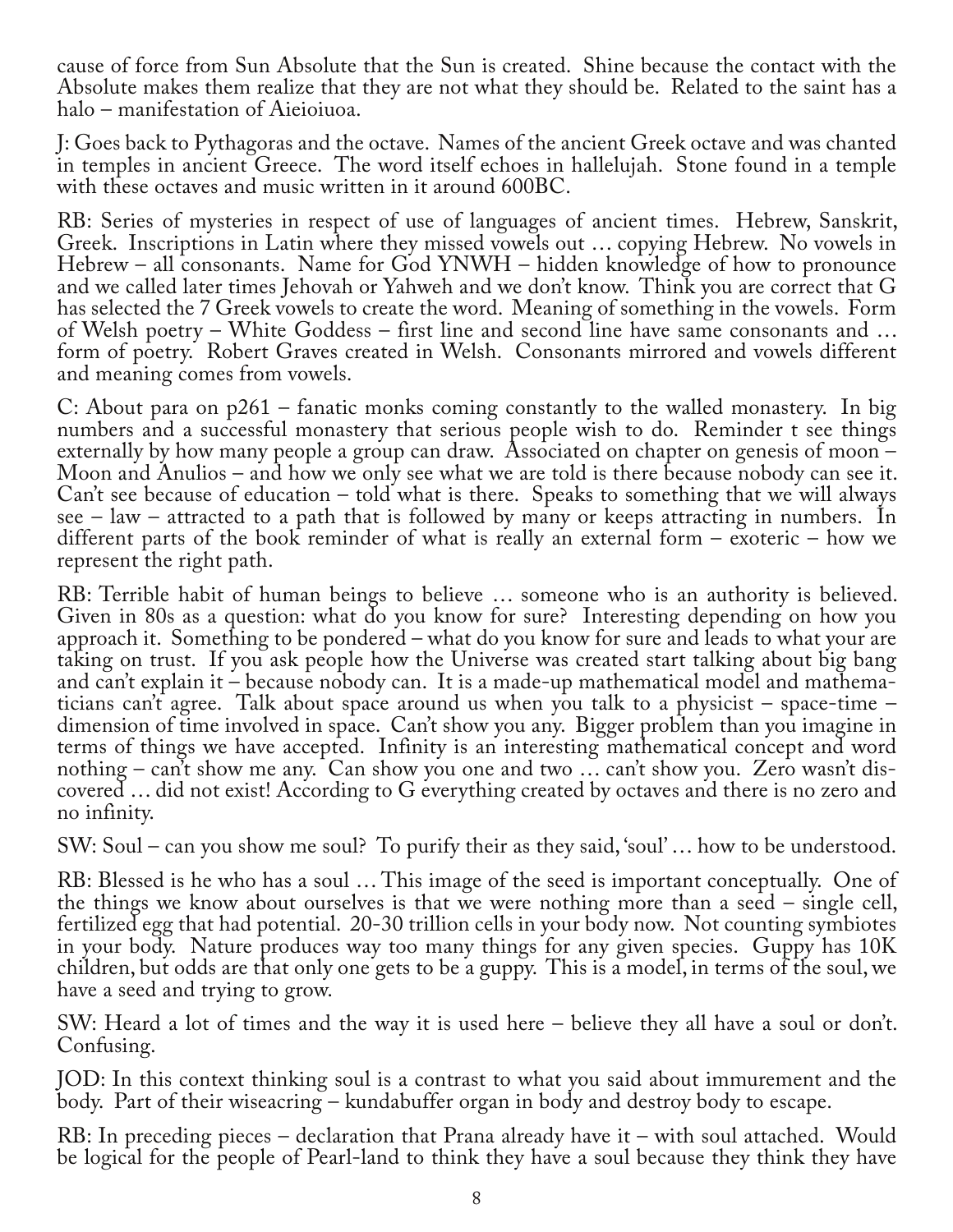Prana.

J: Most people – do they still think they have souls?

SF: Lonely journey of the seeker – have to take by themselves. Tibet as highest place on Earth. Point in spiritual search going for gold and taking animals with me and going all in – not stop‐ ping until I get there. Have to take in relative state of wakefulness. Not one that anyone with no wish to wake up would take. Warning against trying to approach teachings that not ready for. The monks don't swagger – Tibetan Buddhism talk about energies that  $\overline{I}$  have no understanding of. So different from monks he has talked about before. High price for climbing higher – excessive loftiness – earthquakes. Many people regard Tibetan Buddhism as highest form and know at least one that has become a lunatic. One of the characters in MWRM was a practitioner of Buddhism. Clearly thought highly but advising to be wary.

RB: My teacher Rina Hands made comments about people who would throw all their energy into the Work. Try to take part in everything as fast as possible. She used to refer to it as a fast tified and danger for spiritual aspirant to identify to World 24, rather than World 12. Hear about some technique – spend a week drinking ayahuasca and come back a perfect human be‐ ing. Nature of Fourth Way is a road of knowledge and we should be immune to that kind of thing.

J: Fanaticism.

SW: This is about the warning. Thinking about Icarus.

RB: Of course, he flew too close to the Sun. Same problem.

RB: Given that the buddha said to tolerate unpleasant manifestations of others – will they be successful walling themselves up?

C: Can be identified with the Work and can be very subtle. People spend years. Can become a way of seeing the world as apart from us. Need to be vigilant at all times.

SW: Did anybody explore sect?

RB: In the word cross-section – segment of something. Get philosophical sects.

C: Sect – section. Cult of personality – built around a person.

Alnapara?

BP: Apara – descend in Romanian

RB: Problem that skews it slightly. Attendee in morning group – MF – in German Kilnapara.

RJ: Semi-conscious workers were forbidden … had their own game going on while Beelzebub and Ahoon were asleep.

RB: Monastery – from mono, alone.

SW: Monstrous monastery was a square.

J: Manipulation of emotions and thoughts that SF spoke about. Not about non-expression of pression of emotions even if they are unpleasant. Will change – disguise and come back again and bite you. Must face these emotions. Useful.

BP: About suppression of emotions and also group work. In myself somewhere get an idea that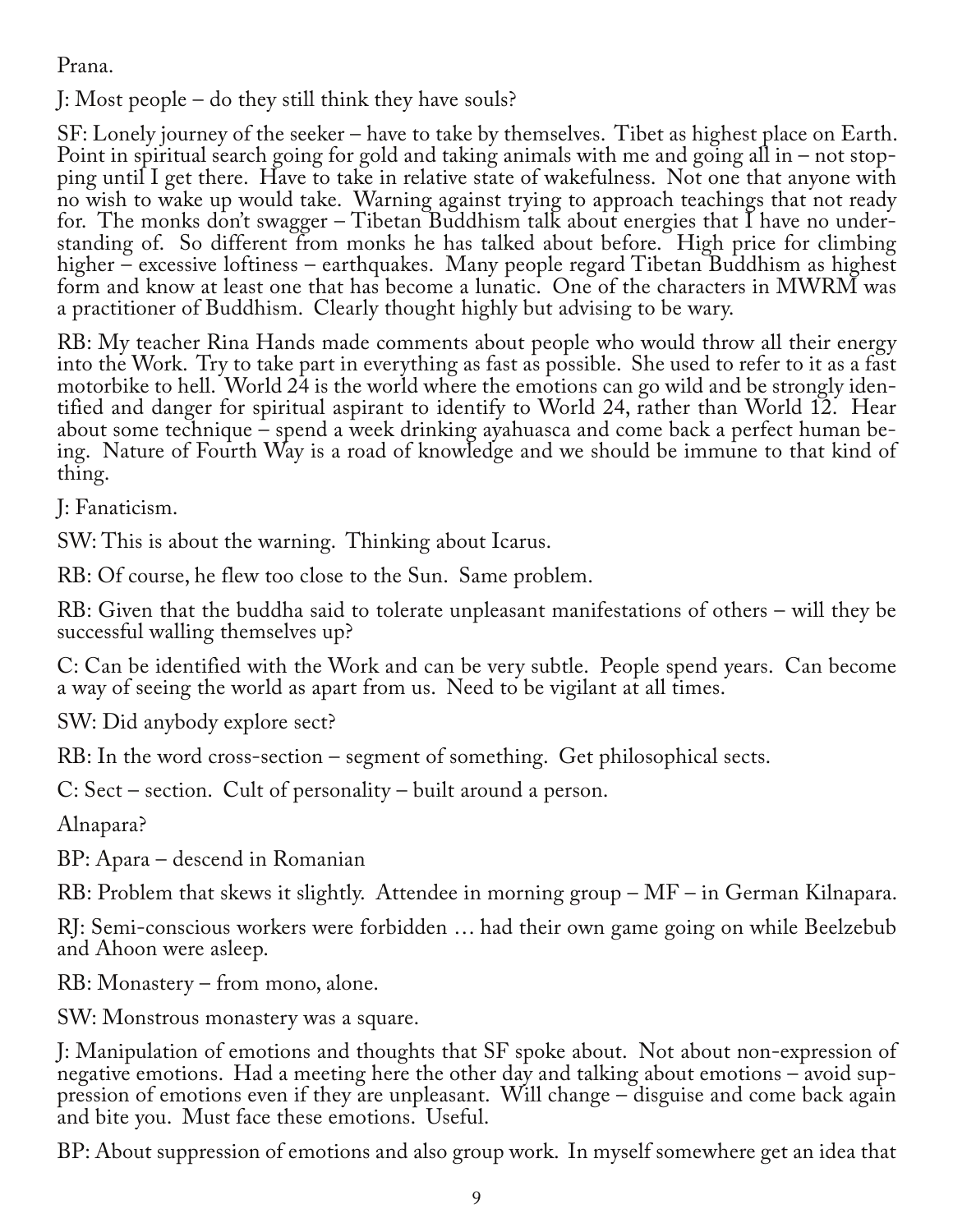I don't want to work with someone any more and want to be by myself and work this out all by myself.

SF: No accidental words in this text – uses the word famous – usually being ironic.

SF: p254 These wild beings, particularly the smallest of them, were at that time already—also, of course, owing to the abnormally established conditions of the ordinary being existence of the three-brained beings there—perfected as regards apprehendingness and cunning up to the ideal.

RB: If we are talking about negative emotions, it is the smallest because you don't notice them.

J: become habitual too and can turn into a feature.

RB: Cunning also. Smallest emotions have a certain cunning. Cunning related to know – in a particular way. Why are these negative emotions behaving like they are running a stock market or an election?

RJ: p254 Relatively respectful description of what they are gathering for. P259 – strange and unusual … surprised that they acknowledge, whereas the animals are getting together, monks swagger and don't let you spend the night.

SW: Does throw in some humourous references.

JA: Stock exchange and political parties are strange bedfellows – joined together for power, a group.

RB: Also emotional events – stock market fear or greed and elections also emotional.

JOD: Participatory too.

RB: Thinking the general thrust of this allegory is about inner considering. You couldn't be more stupid if you wanted to bear the unpleasant manifestations than to wall yourself off. Will never experience if all you do is inner consider.

C: About same para on p254 – looks like looking for first food. Also feed from other things – from the impression of the impression. If we are using negative emotions or emotions in general, feed from a reaction from them.

RB: My experience is that most negative emotions are contagious. From reading Rodney Collin's description of the six processes. Corruption is self-perpetuating. One bad apple and you have a box of bad apples. Contagious in society as well. Rule of law is malleable. Negative emotions – start screaming at somebody … Behaviour of news media – in anything you read the headlines are all negative. A few days ago picked up first news about news about massacre in Ukraine and a day later it is everywhere because very negative.

SW: In TV news business – if it bleeds it leads.

RB: Six processes. Only six ways in which things happen. Law of three and how many combinations it can have – is six. Evolution, Healing, Growth, Purification, Destruction, Corruption. We have to remove one of those from our life completely – corruption. Can never have a good outcome.

J: Remarkable book: Theory of Celestial Influence, by Rodney Collin.

RB: Useful – particularly spotting corruption and the influence of corruption.

J: Remarkable chapter about self-remembering.